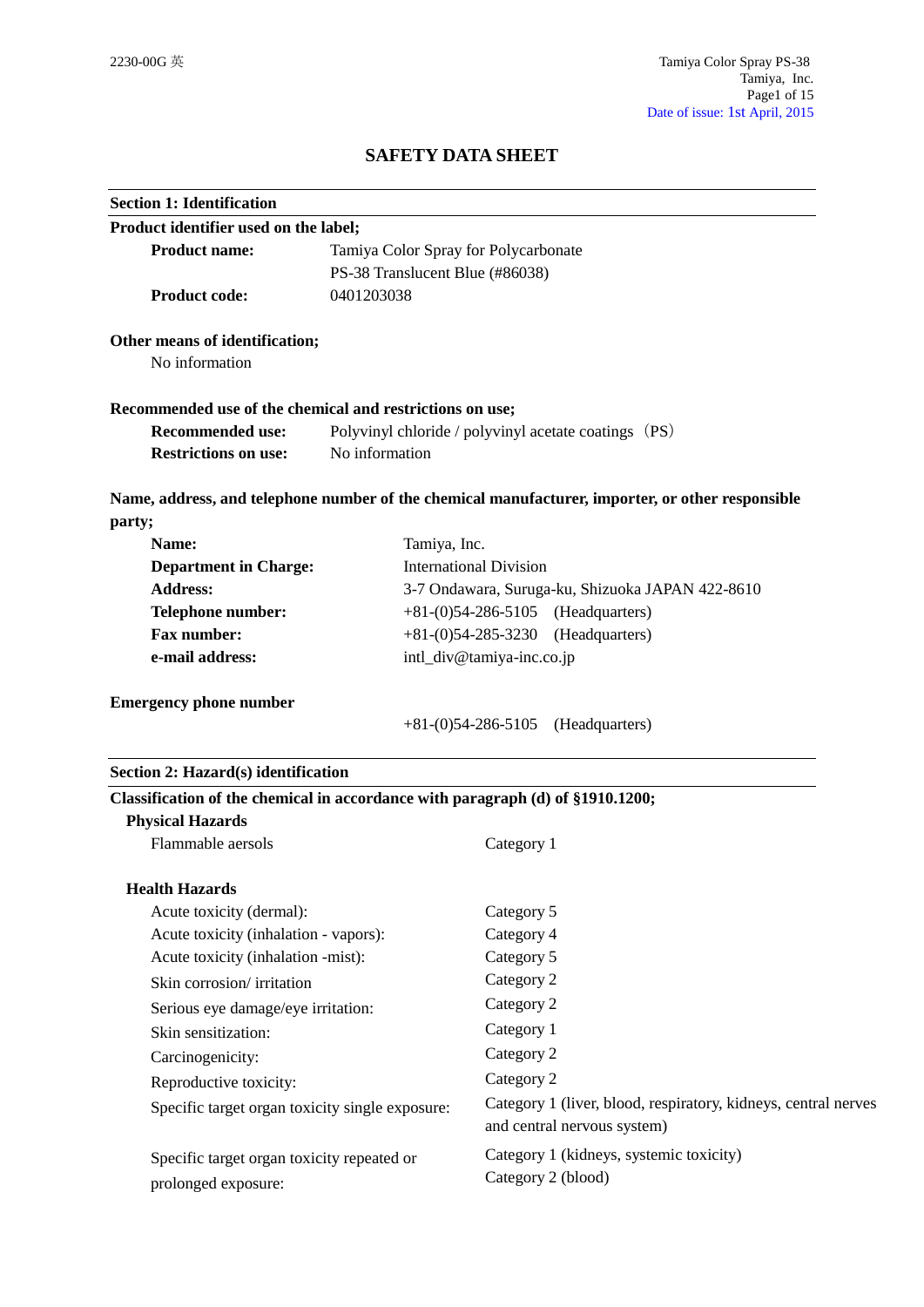# **Environmental Hazards**

Hazardous to the aquatic environment (acute) Category 3

## **Other Hazards**

Contact of liquefied gas with skin may cause frostbite.

**Signal word, hazard statement(s), symbol(s) and precautionary statement(s) in accordance with paragraph (f) of §1910.1200;**

**Symbol(s)**



| <b>Signal word</b>                | <b>Danger</b>                                                 |  |  |
|-----------------------------------|---------------------------------------------------------------|--|--|
| <b>Hazard Statement(s)</b>        | H222: Extremely flammable aerosol                             |  |  |
|                                   | H229: Pressurized container: may burst if heated              |  |  |
|                                   | H313: May be harmful in contact with skin                     |  |  |
|                                   | H315: Cause skin irritation                                   |  |  |
|                                   | H317: May cause an allergic skin reaction                     |  |  |
|                                   | H319: Causes serious eye irritation                           |  |  |
|                                   | H332: Harmful if inhaled                                      |  |  |
|                                   | H333: May be harmful if inhaled                               |  |  |
|                                   | H351: Suspected of causing cancer                             |  |  |
|                                   | H361: Suspected of damaging fertility or the unborn child     |  |  |
|                                   | H370: Causes damage to organs (liver, blood, respiratory,     |  |  |
|                                   | kidneys, central nerves and central nervous system)           |  |  |
|                                   | H372: Causes damage to organs (kidneys, systemic toxicity)    |  |  |
|                                   | through prolonged or repeated exposure                        |  |  |
|                                   | H373: May cause damage to organs (blood) through              |  |  |
|                                   | prolonged or repeated exposure                                |  |  |
|                                   | H402: Harmful to aquatic life                                 |  |  |
| <b>Precautionary Statement(s)</b> |                                                               |  |  |
| [Prevention]                      | P201: Obtain special instructions before use.                 |  |  |
|                                   | P202: Do not handle until all safety precautions have been    |  |  |
|                                   | read and understood.                                          |  |  |
|                                   | P210: Keep away from heat/sparks/open flames/hot surfaces. -  |  |  |
|                                   | No smoking.                                                   |  |  |
|                                   | P211: Do not spray on an open flame or other ignition source. |  |  |
|                                   | P233: Keep container tightly closed.                          |  |  |
|                                   | P240: Ground/bond container and receiving equipment.          |  |  |
|                                   | P241: Use explosion-proof electrical/ventilating/             |  |  |
|                                   | lighting/equipment.                                           |  |  |
|                                   | P242: Use only non-sparking tools.                            |  |  |
|                                   | P243: Take precautionary measures against static discharge.   |  |  |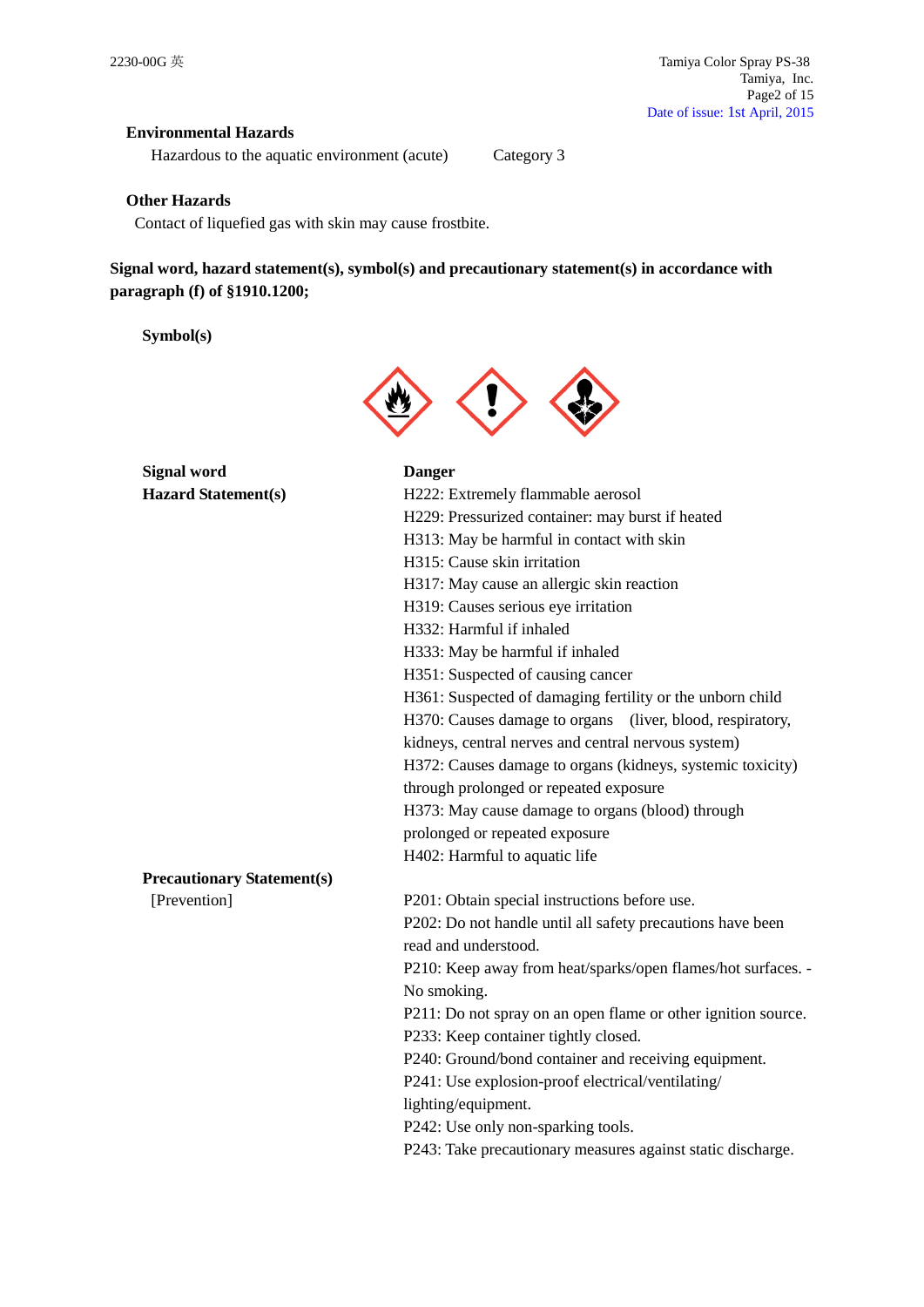|                      | P251: Pressurized container: Do not pierce or burn, even after |
|----------------------|----------------------------------------------------------------|
|                      | use.                                                           |
|                      | P260: Do not breathe dust/fume/gas/mist/ vapors/spray.         |
|                      | P261: A void breathing dust/fume/gas/mist/vapors/spray.        |
|                      | P264: Wash hands thoroughly after handling.                    |
|                      |                                                                |
|                      | P270: Do not eat, drink or smoke when using this product.      |
|                      | P271: Use only outdoors or in a well-ventilated area.          |
|                      | P272: Contaminated work clothing must not be allowed out of    |
|                      | the workplace.                                                 |
|                      | P273: Avoid release to the environment.                        |
|                      | P280: Wear protective gloves/protective clothing/eye           |
|                      | protection/face protection.                                    |
| [Emergency response] | P302+P352: If on skin: Wash with plenty of water.              |
|                      | P303+P361+P353: If on skin (or hair): Take off immediately     |
|                      | all contaminated clothing. Rinse skin with water/shower.       |
|                      |                                                                |
|                      | P304+P340: If inhaled: Remove person to fresh air and keep     |
|                      | comfortable for breathing.                                     |
|                      | P304+P312: If inhaled: Call a poison center/doctor/if you      |
|                      | feel unwell.                                                   |
|                      | P305+P351+P338: If in eyes: Rinse cautiously with water for    |
|                      | several minutes. Remove contact lenses, if present and easy to |
|                      | do. Continue rinsing.                                          |
|                      | P308+P311: If exposed or concerned: Call a poison              |
|                      | center/doctor.                                                 |
|                      | P308+P313: If exposed or concerned: Get medical                |
|                      | advice/attention.                                              |
|                      | P312: Call a poison center/doctor/if you feel unwell.          |
|                      | P314: Get medical advice/attention if you feel unwell.         |
|                      | P321: Special treatment                                        |
|                      | P332+P313: If skin irritation occurs: Get medical advice/      |
|                      |                                                                |
|                      | attention.                                                     |
|                      | P333+P313: If skin irritation or rash occurs: Get medical      |
|                      | advice/attention.                                              |
|                      | P337+P313: If eye irritation persists: Get medical             |
|                      | advice/attention.                                              |
|                      | P362+P364: Take off contaminated clothing and wash it          |
|                      | before reuse.                                                  |
|                      | P363: Wash contaminated clothing before reuse.                 |
|                      | P370+P378: In case of fire: Use suitable extinguishing media   |
|                      | to extinguish.                                                 |
|                      | P403+P235: Store in a well-ventilated place. Keep cool.        |
| [Storage]            | P405: Store locked up.                                         |
|                      |                                                                |
|                      | P410+P412: Protect from sunlight. Do not expose to             |
|                      | temperatures exceeding 40°C/104 °F.                            |
|                      |                                                                |
| [Disposal]           | P501: Dispose of contents/container in accordance with         |
|                      | local/regional/national/international regulations.             |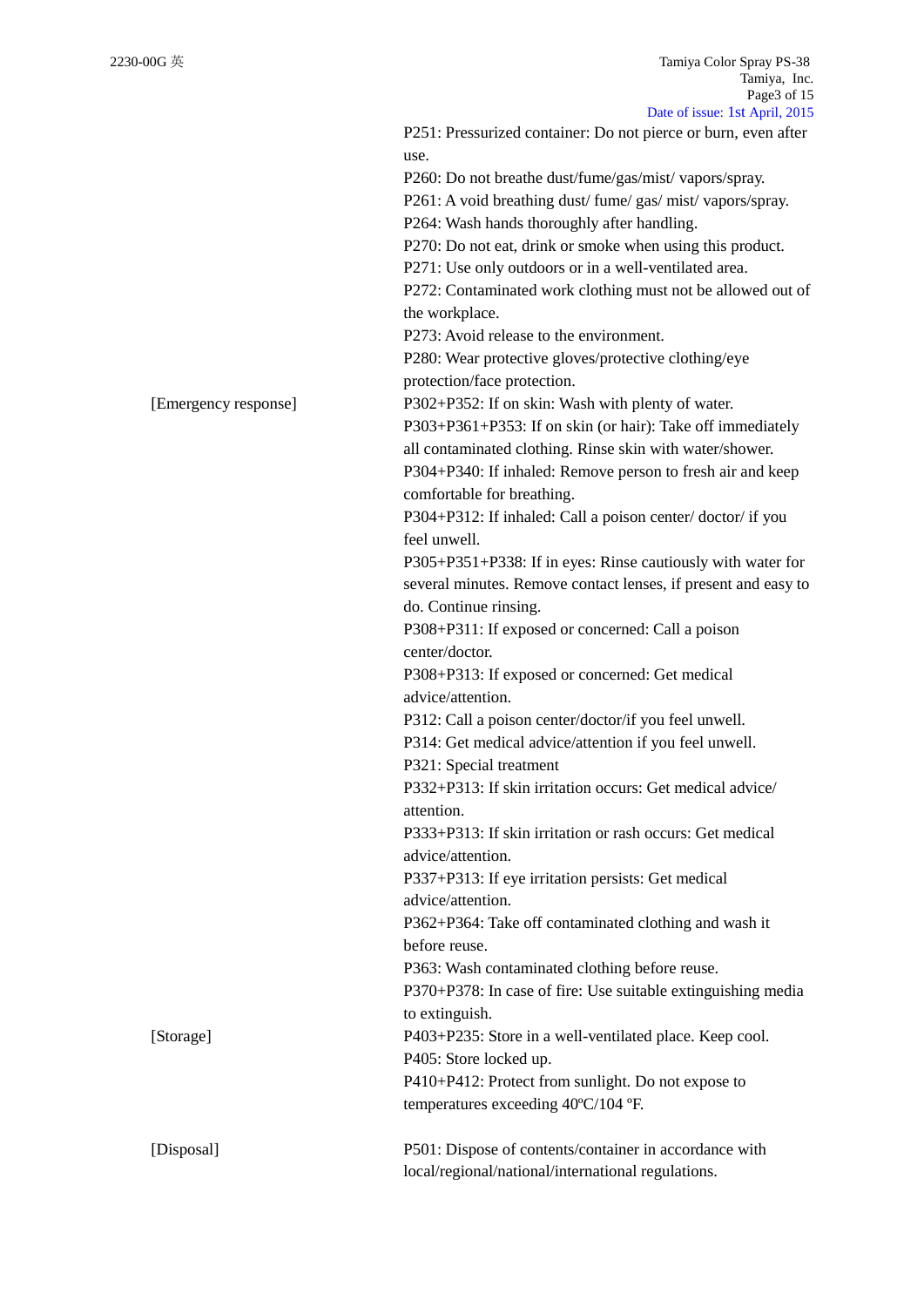# **Description of any hazards not otherwise classified;**

No information

## **Ingredient with unknown acute toxicity in the mixture**

5 - 10 % of the mixture consists of ingredients of unknown acute toxicity.

| Compositions (contents of the product)         |                |                                                  |                  |
|------------------------------------------------|----------------|--------------------------------------------------|------------------|
| Chemical name                                  | CAS No.        | Concentration/<br>concentration<br>ranges (wt %) | Chemical Formula |
| Polyvinyl                                      |                |                                                  |                  |
| chloride-polyvinyl<br>acetate                  |                | $5 - 10$                                         |                  |
| Butyl acetate                                  | 123-86-4       | $5 - 15$                                         | $C_6H_{12}O_2$   |
| iso-Butyl acetate                              | 110-19-0       | $5 - 15$                                         | $C_6H_{12}O_2$   |
| Methyl isobutyl ketone                         | $108 - 10 - 1$ | $5 - 15$                                         | $C_6H_{12}O$     |
| Ethylene glycol<br>mono- <i>n</i> -butyl ether | 111-76-2       | $1 - 5$                                          | $C_6H_{14}O_2$   |
| iso-Butyl alcohol                              | 78-83-1        | $5 - 10$                                         | $C_4H_{10}O$     |
| Cyclohexanone                                  | 108-94-1       | $\leq$ 1                                         | $C_6H_{10}O$     |
| Diacetone alcohol                              | 123-42-2       | $1 - 5$                                          | $C_6H_{12}O_2$   |
| Vinyl acetate                                  | 108-05-4       | 0.5                                              | $C_4H_6O$        |
| Other ingredients                              |                | $1 - 5$                                          |                  |
| Dimethyl ether<br>(as propellant)              | $115 - 10 - 6$ | $40 - 50$                                        | $C_2H_6O$        |

# **Section 3: Composition/information on ingredients**

## **Section 4: First-aid measures**

**Necessary first-aid measures by relevant routes of exposure;**

| <b>IF INHALED</b> | If inhaled a large volume of vapor or gases, immediately<br>remove victim to fresh air and keep patient at rest and warm.<br>If not breathing or breathing is weakened, give artificial<br>respiration.<br>If you feel unwell after inhaling vapor or gases, keep at rest<br>under fresh air and get medical advice/attention.                        |
|-------------------|-------------------------------------------------------------------------------------------------------------------------------------------------------------------------------------------------------------------------------------------------------------------------------------------------------------------------------------------------------|
| <b>IF ON SKIN</b> | Wipe off with a dry cloth then wash the contaminated area<br>with soap and water.<br>Take off immediately all contaminated clothing.<br>Wash contaminated area with plenty of soap and water.<br>If exposed to the solvent to the whole body, wash thoroughly<br>by taking a bath or shower.<br>When suffering from frostbite due to contact with the |
|                   | liquefied gas, rinse skin with plenty of regular/warm water<br>without taking off clothes.<br>If appearance changes or pain occur, get medical<br>advice/attention.                                                                                                                                                                                   |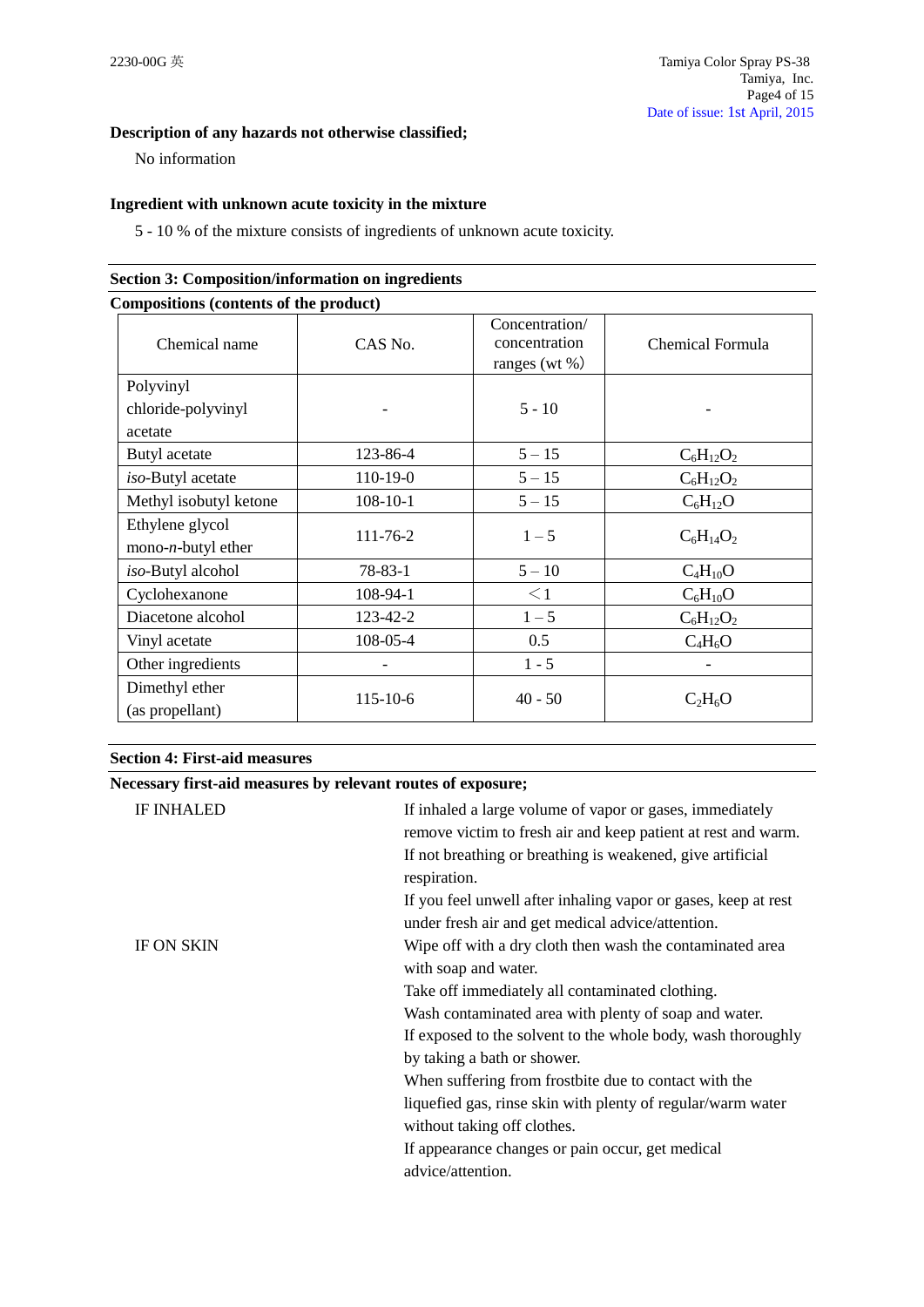| <b>IF IN EYES</b>   | Rinse cautiously with water for several minutes.             |  |  |
|---------------------|--------------------------------------------------------------|--|--|
|                     | Remove contact lenses, if present and easy to do. Continue   |  |  |
|                     | rinsing.                                                     |  |  |
|                     | If pain continues, immediately get medical advice/attention. |  |  |
| <b>IF SWALLOWED</b> | As this product is volatile, vomiting may increase risk.     |  |  |
|                     | Immediately get medical advice/attention.                    |  |  |
|                     | Wash mouth out thoroughly with water.                        |  |  |

If unconscious, do not give anything by mouth.

# **Most important symptoms/effects, acute and delayed;**

May cause an allergic skin reaction. Causes serious eye irritation. Harmful if inhaled. Suspected of causing cancer. Suspected of damaging fertility or the unborn child. Causes damage to organs. Causes damage to organs through prolonged or repeated exposure. May cause damage to organs through prolonged or repeated exposure.

## **Indication of immediate medical attention and special treatment needed, if necessary;**

No information

#### **Section 5: Fire-fighting measures**

## **Suitable (and unsuitable) extinguishing media;**

#### **Suitable extinguishing media:**

Keep away from aerosol products that might explode when exposed to high temperatures.

Do not use water.

In case of a small-scale fire: dry chemical powder, carbon dioxide or alcohol resistance foam.

In case of a large-scale fire: carbon dioxide, fire foam, dry chemical powder or dry sand.

## **Unsuitable extinguishing media**

Direct water

#### **Specific hazards arising from the chemical;**

Aerosol containers may explode in fire. Content is highly flammable combustible liquid.

## **Special protective equipment and precautions for fire-fighters;**

Immediately extinguish a fire with fire extinguisher.

Use the specified fire extinguisher.

Immediately remove nearby flammable materials.

Take action from windward. Avoid breathing toxic gases (e.g.  $CO$ ,  $NO<sub>X</sub>$ ).

Ensure to wear suitable protective equipment (e.g. heat resistant protective clothing, protective glasses and self-contained compressed air breathing apparatus) in firefighting.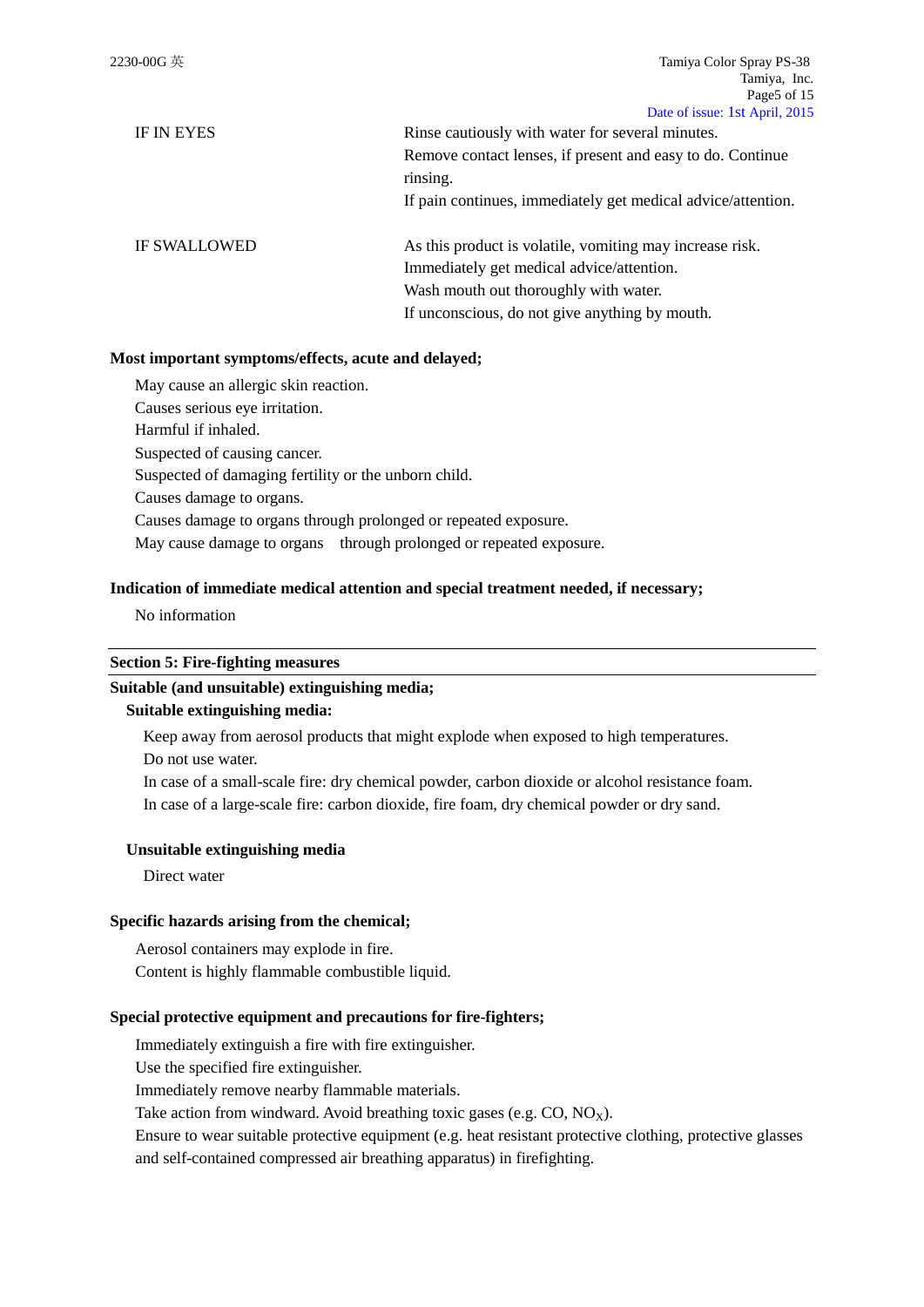## **Section 6: Accidental release measures**

## **Personal precautions, protective equipment, and emergency procedures;**

Appropriate protective equipment must be worn when handling spill of this material.

May cause organic solvent poisoning.

Hazardous to human health. This product has risk of acute or chronic effects.

Before taking any measures in the event of gas leakage (blowout), approach the spot from the windward side to empty out the gas container, with the leaking area facing upward.

Quickly remove ignition sources, high temperature materials or combustible materials from the surrounding. Evacuate people downwind from the fire. Keep out except responsible personnel.

Set up dry chemical powder or fire foam in preparation for ignition.

Pick up the gas container using tools made from materials that avoid impact/static-induced sparks (anti-spark).

Ventilate confined spaces before entering.

Wear suitable protective equipment (e.g. gloves, protective mask, apron and goggle).

Avoid release into the environment because spilled product may cause local effects.

In case of a small amount of spill, collect spilled product by absorbing in dry sand or sawdust and followed by placing it in a waste container.

If case of large amounts, prevent leakage and enclose by embankment.

Collect leakage into a closed container and then move to safe place.

Do not allow leakage to enter drains or sewers.

Dispose of contaminants or wastes in accordance with applicable laws and regulations.

## **Methods and materials for containment and cleaning up;**

Immediately remove ignition sources nearby, and set up dry chemical powder or fire foam in preparation for ignition.

Do not walk over leaked materials more than necessary.

Use non-sparking tools.

#### **Section 7: Handling and storage**

# **Precautions for safe handling**

# **Protective measures:**

Install appropriate equipment and wear suitable protective apparatus described in "Section 8: Exposure controls/personal protection".

For protection against static electricity, grounding all equipment and use explosion proof (increased safety type) electric apparatus. Take necessary measures against static electricity. Wear electro conductive work clothes and shoes.

Use anti-spark tools.

Handle the product in a well-ventilated area and accordingly store in a closed container.

If used in a closed place, install sufficient local ventilation equipment and wear suitable protective equipments during work.

Do not handle until all safety precautions have been read and understood.

Wear protective equipment to prevent from exposure.

Do not use fire, spark or high temperature materials around the product.

Do not spray on an open flame.

Containers may burst when exposed to high temperatures.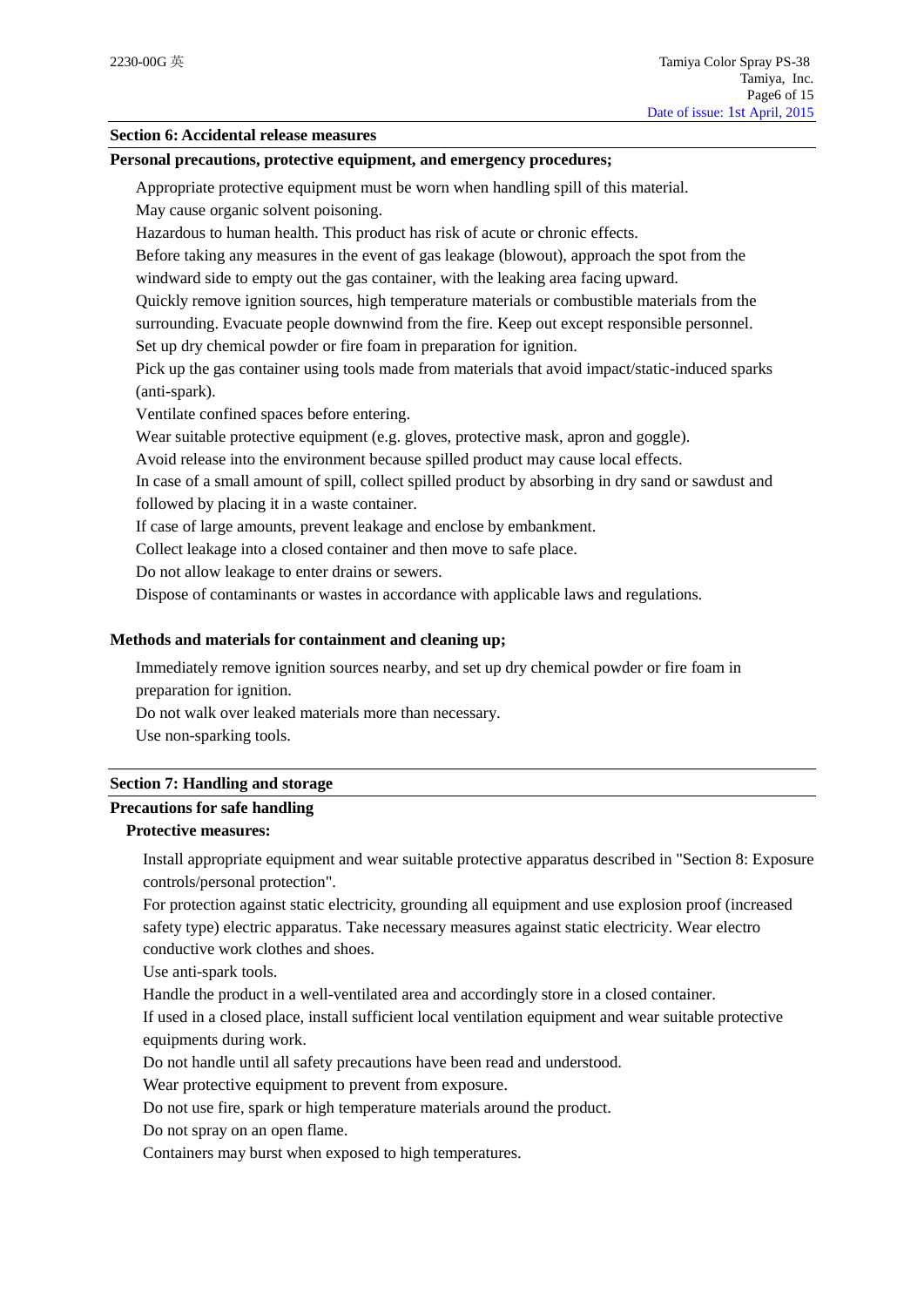When transporting, avoid making impacts on container or handling violently. Load so that falling, dropping off or damage will not occur.

Wear suitable protective equipment to avoid contact with skin, mucosa, clothing, or eyes.

Do not contact, inhale or swallow this product.

Use only outdoors or in a well-ventilated area.

#### **Advice on general occupational hygiene:**

Wash hands thoroughly after handling.

#### **Conditions for safe storage, including any incompatibilities**

# **Technical measures:**

In the storage area, install adequate light and ventilation systems to handle hazardous materials. Take precautionary measures against static discharge.

#### **Incompatible materials:**

Strong oxidizers and strong alkali

## **Conditions for safe storage:**

Keep out of reach of children.

Keep away from direct sunlight and store in a well ventilated place.

Because gas may leak or blow out from a rusted container, avoid storing this product in high-humidity environments near water sources.

Keep away from sources of ignition or heat.

Do not put this product at place over 40°C.

Electrical equipment used in the storage area must be explosion- proof and grounded.

#### **Packing material:**

Use the packaging container in accordance with regulations.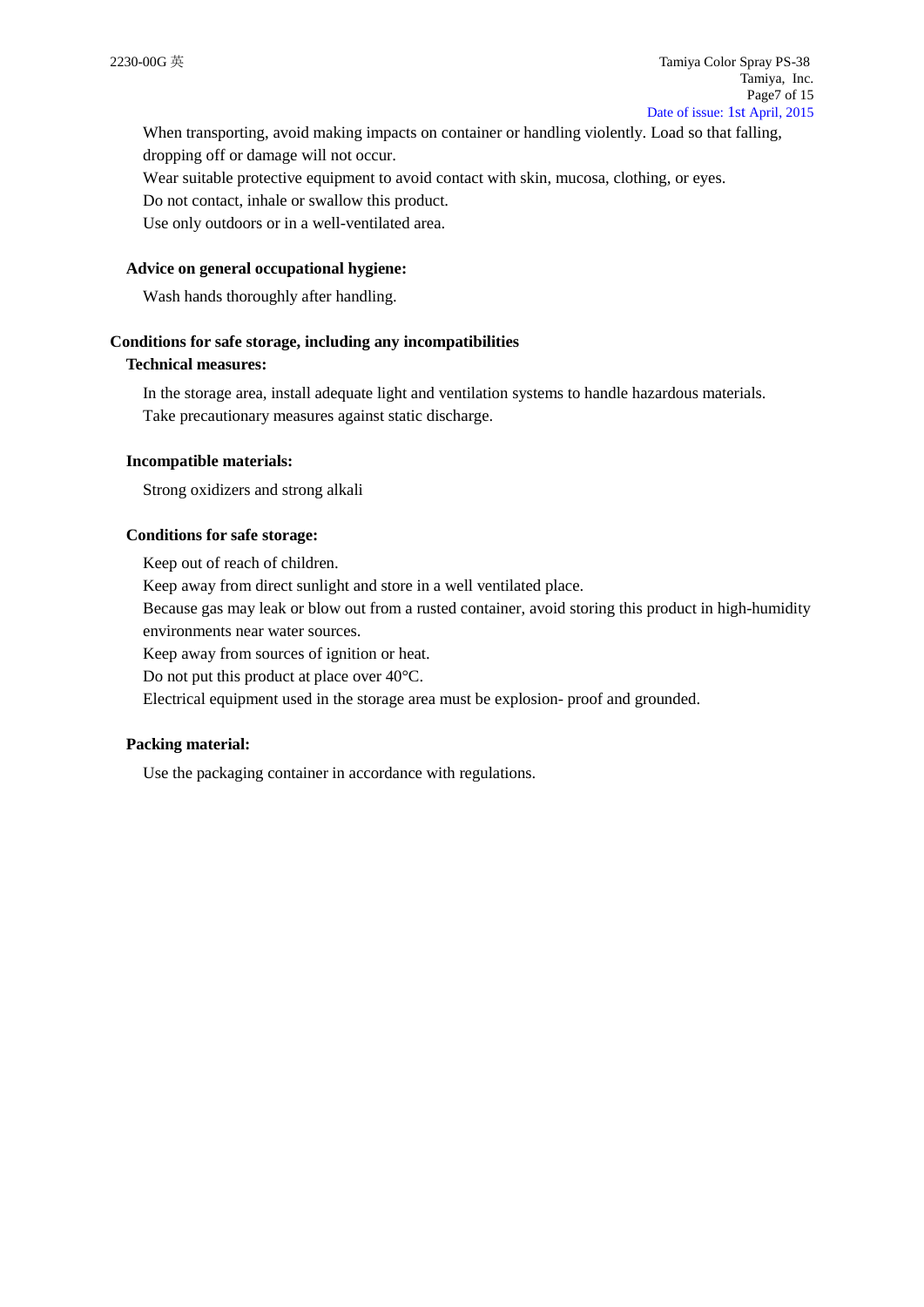|  |  |  |  |  | Section 8: Exposure controls/personal protection |
|--|--|--|--|--|--------------------------------------------------|
|--|--|--|--|--|--------------------------------------------------|

| <b>OSHA PEL</b>       | 150 ppm, 710 mg/m <sup>3</sup> ( <i>n</i> -Butyl acetate)      |  |  |
|-----------------------|----------------------------------------------------------------|--|--|
|                       | 150 ppm, 700 mg/m <sup>3</sup> (Isobutyl acetate)              |  |  |
|                       | 100 ppm, 307 mg/m <sup>3</sup> (Methyl isobutyl ketone         |  |  |
|                       | (Hexone))                                                      |  |  |
|                       | 50 ppm, 240 mg/m <sup>3</sup> (2-Butoxyethanol (EGBE))         |  |  |
|                       | 100 ppm, 300 mg/m <sup>3</sup> (Isobutanol (Isobutyl alcohol)) |  |  |
|                       | 50 ppm, 200 mg/m <sup>3</sup> (Cyclohexanone)                  |  |  |
|                       | 50 ppm, 240 mg/m <sup>3</sup> (Diacetone alcohol               |  |  |
|                       | (5-Hydroxy-4-methyl-2-pentanone))                              |  |  |
|                       | 10 ppm, 30 mg/m <sup>3</sup> (Vinyl acetate)                   |  |  |
| ACGIH TLV-TWA (2014)  | 150 ppm, 713 mg/m <sup>3</sup> ( <i>n</i> -Butyl acetate)      |  |  |
|                       | 150 ppm, 713 mg/m <sup>3</sup> (Isobutyl acetate)              |  |  |
|                       | 20 ppm, 82 mg/m <sup>3</sup> (Methyl isobutyl ketone (Hexone)) |  |  |
|                       | 20 ppm, 97 mg/m <sup>3</sup> (2-Butoxyethanol (EGBE))          |  |  |
|                       | 50 ppm, 152 mg/m <sup>3</sup> (Isobutanol (Isobutyl alcohol))  |  |  |
|                       | 20 ppm (Cyclohexanone)                                         |  |  |
|                       | 50 ppm, 238 mg/m <sup>3</sup> (Diacetone alcohol               |  |  |
|                       | (5-Hydroxy-4-methyl-2-pentanone))                              |  |  |
|                       | 10 ppm, $35 \text{ mg/m}^3$ (Vinyl acetate)                    |  |  |
| ACGIH TLV-STEL (2014) | 200 ppm, 950 mg/m <sup>3</sup> ( <i>n</i> -Butyl acetate)      |  |  |
|                       | 75 ppm, 307 mg/m <sup>3</sup> (Methyl isobutyl ketone          |  |  |
|                       | (Hexone))                                                      |  |  |
|                       | 50 ppm (Cyclohexanone)                                         |  |  |
|                       | 15 ppm, 53 mg/m <sup>3</sup> (Vinyl acetate)                   |  |  |

# **Appropriate engineering controls;**

Use explosion proof equipment.

Take precautionary measures against static discharge.

Install eye washer and safety shower around the handling place.

With the help of a ventilator, prevent the gas steam from staying afloat.

In handling this product, make sure that there are no high-temperature devices or potential ignition sources nearby.

If used indoor, install equipment to prevent workers from direct exposure, or provide local exhaust ventilation system to prevent workers exposed to vapors.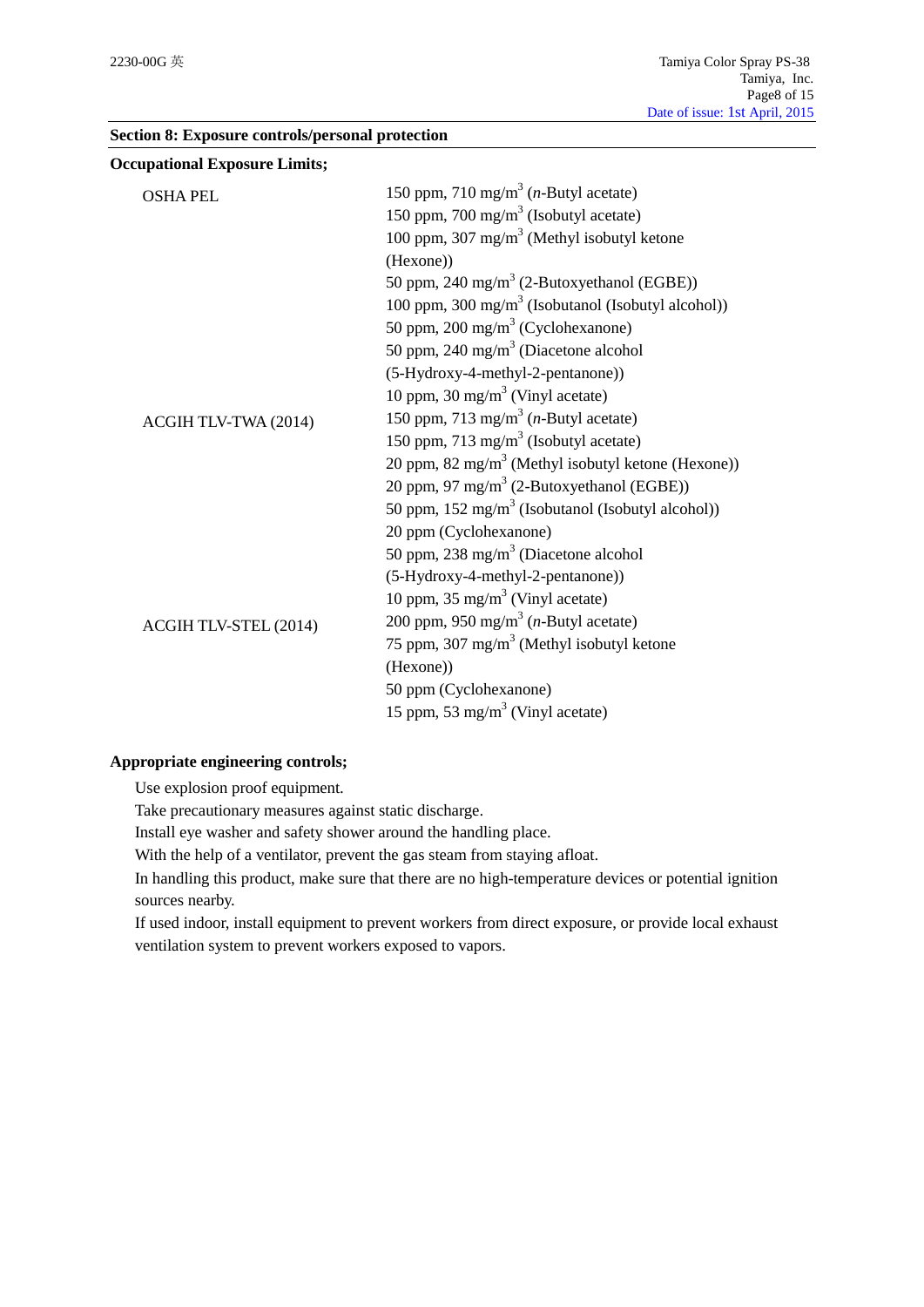# **Individual protection measures, such as personal protective equipment;**

| Respiratory protection   | Wear gas mask for organic gases, dust mask and/or              |  |
|--------------------------|----------------------------------------------------------------|--|
|                          | air-supplied respirator (in confined spaces) if necessary.     |  |
| Hand protection          | Wear solvent resistance protective gloves if necessary.        |  |
| Eye protection           | Wear protective glasses (goggle or with a side plate) or face  |  |
|                          | protector if necessary.                                        |  |
| Skin and body protection | Wear protective clothing, boots or solvent resistance apron if |  |
|                          | necessary.                                                     |  |

# **Hygiene measure**

Do not eat, drink or smoke during work. Wash hands thoroughly after handling.

## **Section 9: Physical and chemical properties**

|                               | Product Liquid        | Propellant (DME)                  |
|-------------------------------|-----------------------|-----------------------------------|
| Appearance                    | Blue liquid           | Under atmospheric pressure: Clear |
| (physical state, color, etc.) |                       | and colourless liquefied gas      |
|                               |                       | In pressure container: Clear and  |
|                               |                       | colourless liquid                 |
| Odor                          | Solvent or sharp odor | Slight sweet odor                 |
| Odor threshold                | No information        | No information                    |
| pH                            | Not applicable        | Not applicable                    |
| Melting point/freezing        |                       | $-141.5$ °C                       |
| point                         |                       |                                   |
| Initial boiling point and     | $107.9 - 167.9$ °C    | $-24.82$ °C                       |
| boiling range                 |                       |                                   |
| Flash point                   | $17^{\circ}$ C        | $-41.1$ °C                        |
| Evaporation rate              | No information        | No information                    |
| Flammability (solid, gas)     | No information        | No information                    |
| Upper/lower flammability      | No information        | No information                    |
| or explosive limits           |                       |                                   |
| Vapor pressure                | 2.0 KPa (20°C)        | $0.41$ MPa $(20^{\circ}C)$        |
| Vapor density                 | No information        | $1.59$ (Air = 1)                  |
| Relative density              | No information        | No information                    |
| Solubility (ies)              |                       | Water: 7.0 g/100 cc               |
|                               |                       | $(18^{\circ}$ C 760 mmHg)         |
| Partition coefficient:        | No information        | No information                    |
| $n$ -octanol/water            |                       |                                   |
| Auto-ignition temperature     | No information        | No information                    |
| Decomposition temperature     | No information        | No information                    |
| Viscosity                     | No information        | No information                    |
| Ignition point                | $\geq$ 415°C          | 350°C                             |
| Range of explosion            | 1.3 - 15.0 vol%       | 3.4 - 24 vol%                     |
| Specific gravity              | ca. 0.9               | $0.661(20^{\circ}C)$              |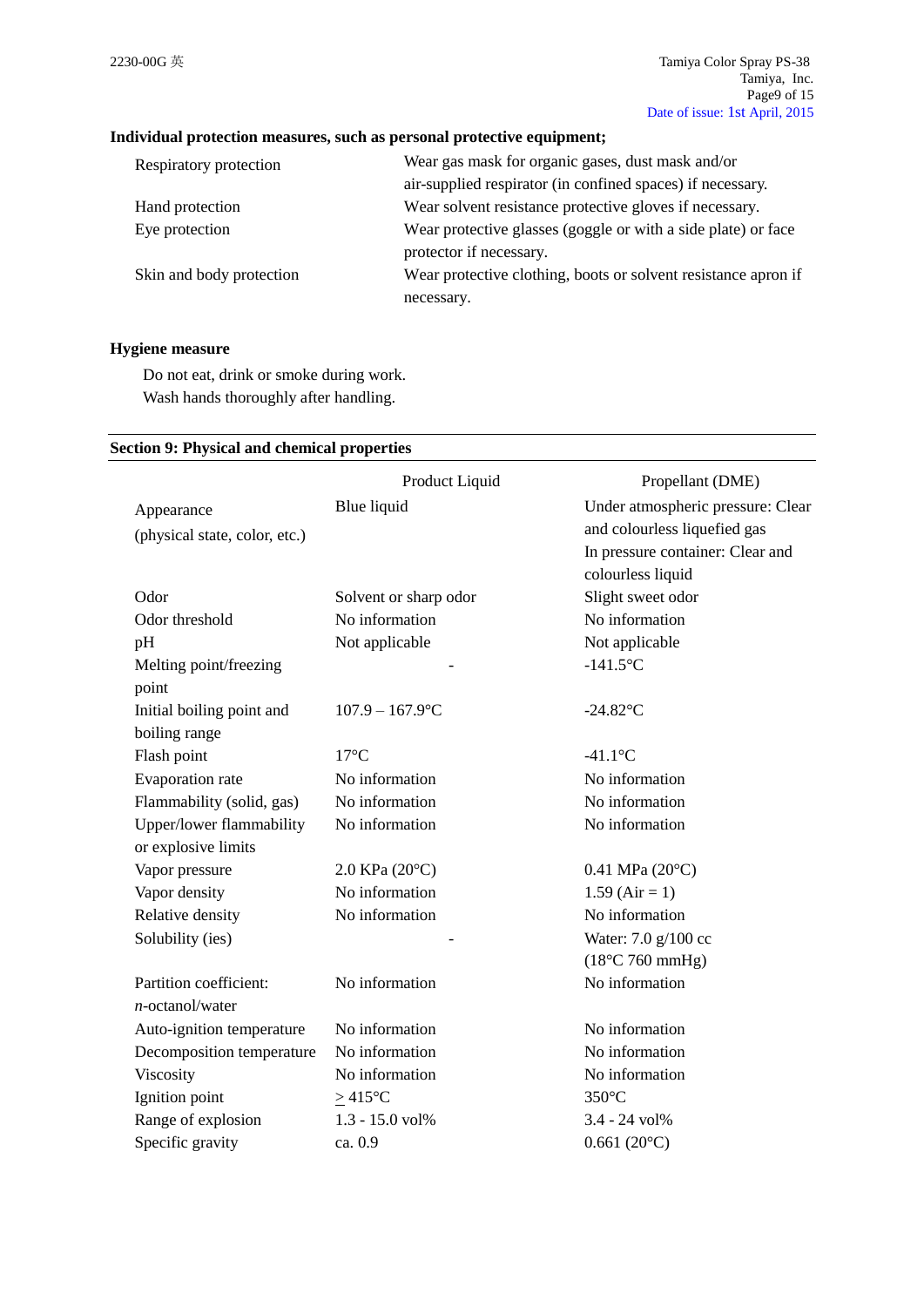## **Other information**

No information

#### **Section 10: Stability and reactivity**

#### **Reactivity**

This product may explode at 40˚C or above. Static electrical charge may induce explosion.

## **Chemical stability**

This product is a flammable liquefied gas, which tends to form an explosive gas mixture with air.

## **Possibility of hazardous reactions**

This product contains high-pressure gas. This product may explode due to heating and shock. The use of this product in cars may cause smothering or lack of oxygen. Thoroughly ventilate car after use. Before ventilating, make sure of the absence of ignition sources nearby. Keep in mind that the gas tends to stay afloat at lower positions.

## **Conditions to avoid**

Storage under high temperature and humidity conditions and use near fire (ignition source such as flame or sparks).

## **Incompatible materials**

Strong oxidizers and strong alkali

## **Hazardous decomposition products**

May produce toxic gases (e.g.  $CO$ ,  $NO_X$ ) by inflammation.

## **Section 11: Toxicological information**

# **Symptoms related to the physical, chemical and toxicological characteristics;**

Information on product:

| This product is classified Category 5 by GHS classification.      |
|-------------------------------------------------------------------|
| This product is classified Category 4 by GHS classification.      |
| This product is classified Category 5 by GHS classification.      |
| This product is classified Category 2 by GHS classification.      |
| This product is classified Category 2 by GHS classification.      |
| This product is classified Category 1 by GHS classification.      |
| This product is classified Category 2 by GHS classification.      |
| This product is classified Category 2 by GHS classification.      |
| This product is classified Category 1 (liver, blood, respiratory, |
| kidneys, central nerves and central nervous system) by GHS        |
| classification.                                                   |
| This product is classified Category 1 (kidneys, systemic          |
| toxicity) and Category 2 (blood) by GHS classification.           |
| Contact of liquefied gas with skin may cause inflammation or      |
| frostbite.                                                        |
|                                                                   |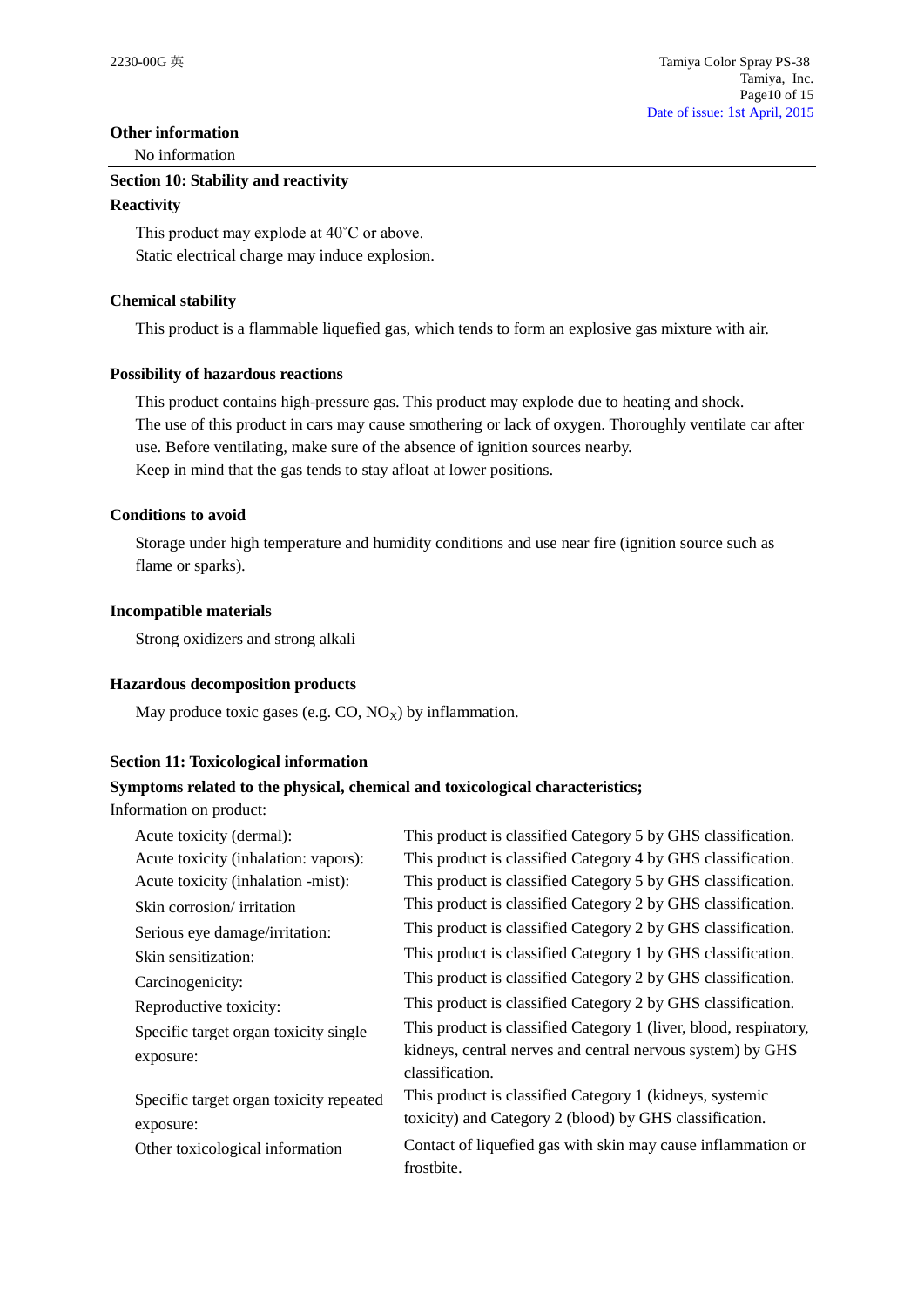Information on ingredients:

| Butyl acetate                                                                 |                                                                                                         |
|-------------------------------------------------------------------------------|---------------------------------------------------------------------------------------------------------|
| Acute toxicity (oral):<br>Other toxicological information                     | Rat $LD_{50} = 14,000 - 14,870$ mg/kg<br>No information                                                 |
| iso-Butyl acetate                                                             |                                                                                                         |
| Acute toxicity (oral):<br>Other toxicological information                     | Rat $LD_{50} = 15,400$ mg/kg<br>No information                                                          |
| Methyl isobutyl ketone                                                        |                                                                                                         |
| Acute toxicity (oral):<br>Carcinogenicity:<br>Other toxicological information | Rat $LD_{50} = 2,080$ mg/kg<br>Methyl isobutyl ketone is classified Group 2B by IARC.<br>No information |
| Ethylene glycol mono- $n$ -butyl ether                                        |                                                                                                         |
| Acute toxicity (oral):<br>Carcinogenicity:                                    | Rat $LD_{50} = 500$ mg/kg<br>Ethylene glycol mono- $n$ -butyl ether is classified Group 3 by<br>IARC.   |
| Other toxicological information                                               | No information                                                                                          |
| iso-Butyl alcohol                                                             |                                                                                                         |
| Acute toxicity (oral):<br>Other toxicological information                     | Rat $LD_{50} = 2,460$ mg/kg<br>No information                                                           |
| Cyclohexanone                                                                 |                                                                                                         |
| Acute toxicity (oral):<br>Carcinogenicity:<br>Other toxicological information | Rat $LD_{50} = 1,544 - 1,620$ mg/kg<br>Cyclohexanone is classified Group 3 by IARC.<br>No information   |
| Diacetone alcohol                                                             |                                                                                                         |
| Acute toxicity (oral):<br>Other toxicological information                     | Rat $LD_{50} = 4,000$ mg/kg<br>No information                                                           |
| Vinyl acetate                                                                 |                                                                                                         |
| Acute toxicity (oral):<br>Carcinogenicity:<br>Other toxicological information | Rat $LD_{50} = 2,900$ mg/kg<br>Vinyl acetate is classified Group 2B by IARC.<br>No information          |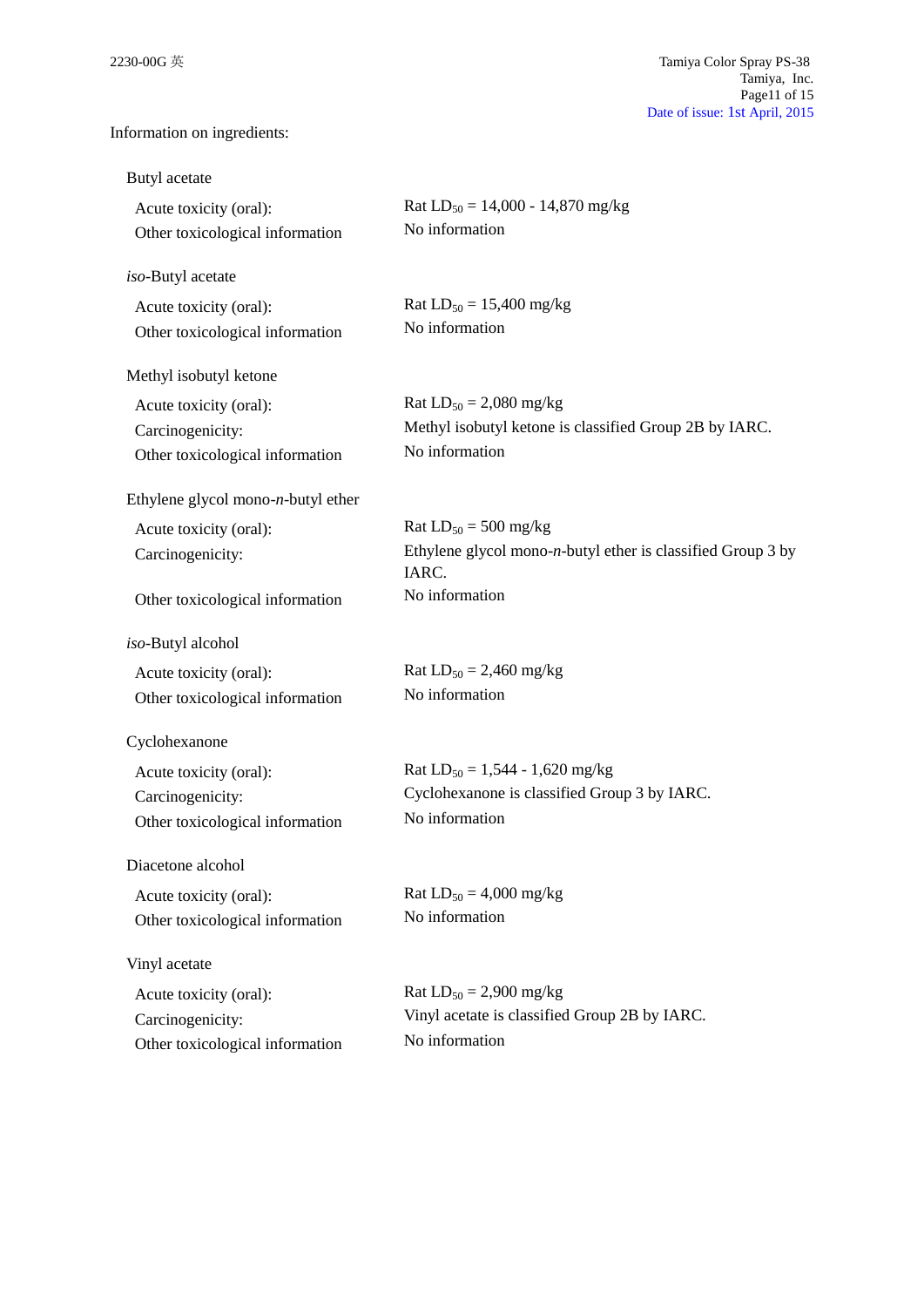# **Delayed and immediate effects and also chronic effects from short- and long-term exposure;**

May cause an allergic skin reaction. Causes serious eye irritation. Harmful if inhaled. Suspected of causing cancer. Suspected of damaging fertility or the unborn child.

Causes damage to organs.

Causes damage to organs through prolonged or repeated exposure.

May cause damage to organs through prolonged or repeated exposure.

## **Numerical measures of toxicity (such as acute toxicity estimates);**

Acute toxicity was estimated based on ingredients of the product by additivity formula.

| <b>Section 12: Ecological information</b> |                                                                             |
|-------------------------------------------|-----------------------------------------------------------------------------|
| <b>Ecotoxicity:</b>                       |                                                                             |
| Information on product:                   | No information                                                              |
| Information on ingredients:               |                                                                             |
| Polyvinyl chloride-polyvinyl acetate      |                                                                             |
| Aquatic acute toxicity:                   | No information                                                              |
| Aquatic chronic toxicity:                 | No information                                                              |
| Butyl acetate                             |                                                                             |
| Aquatic acute toxicity:                   | A toxicity rank for aquatic life is 100 - 10 ppm.                           |
| Aquatic chronic toxicity:                 | No information                                                              |
| iso-Butyl acetate                         |                                                                             |
| Aquatic acute toxicity:                   | A toxicity rank for aquatic life is 1000 ppm.                               |
| Aquatic chronic toxicity:                 | No information                                                              |
| Methyl isobutyl ketone                    |                                                                             |
| Aquatic acute toxicity:                   | Fish ( <i>Carassius auratus auratus</i> ) 24h-TLm = $460 \text{ mg/L}$      |
| Aquatic chronic toxicity:                 | No information                                                              |
| Ethylene glycol mono- $n$ -butyl ether    |                                                                             |
| Aquatic acute toxicity:                   | Fish ( <i>Carassius auratus auratus</i> ) 24h-LC <sub>50</sub> = 1,700 mg/L |
| Aquatic chronic toxicity:                 | No information                                                              |
| iso-Butyl alcohol                         |                                                                             |
| Aquatic acute toxicity:                   | Fish (Carassius auratus auratus) 24h-TLm = $2,600$ mg/L                     |
| Aquatic chronic toxicity:                 | No information                                                              |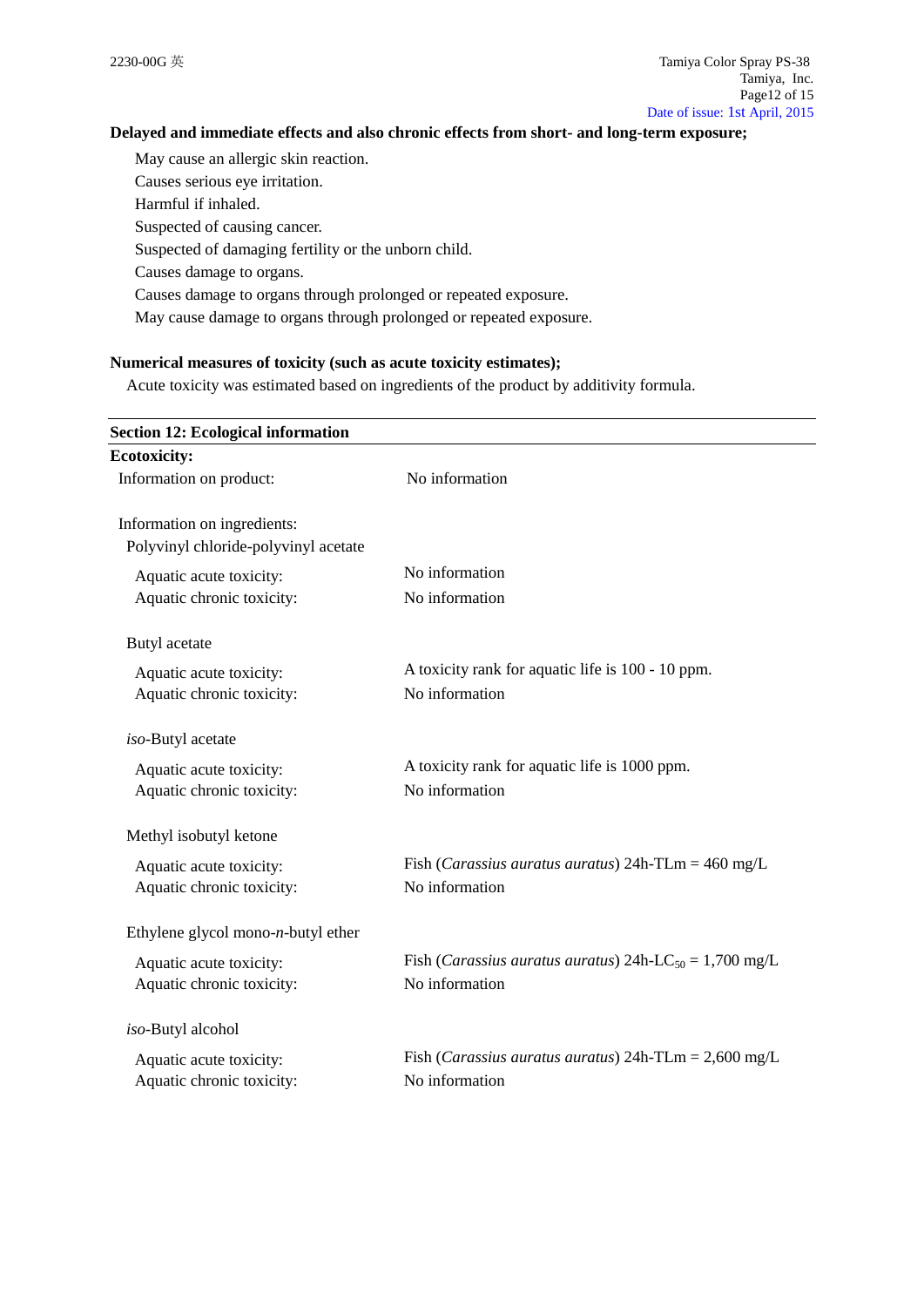| Cyclohexanone                                                                         |                                                                                                                                                                   |
|---------------------------------------------------------------------------------------|-------------------------------------------------------------------------------------------------------------------------------------------------------------------|
| Aquatic acute toxicity:                                                               | Fish (Pimephales promelas) 96h-LC <sub>50</sub> = 527 mg/L<br>Fish (Bluegill sunfish) $48h$ -LC <sub>50</sub> = 460 mg/L                                          |
| Aquatic chronic toxicity:                                                             | No information                                                                                                                                                    |
| Diacetone alcohol                                                                     |                                                                                                                                                                   |
| Aquatic acute toxicity:<br>Aquatic chronic toxicity:                                  | Fish ( <i>Carassius auratus auratus</i> ) $LC_{50} = 12,250/8,930$ mg/L                                                                                           |
| Vinyl acetate                                                                         |                                                                                                                                                                   |
| Aquatic acute toxicity:                                                               | Fish (Oryzias latipes) $LC_{50} = 2.39$ mg/L<br>Fish (Lepomis macrochirus) 96h-LC <sub>50</sub> = $18mg/L$<br>Crustaceans (Daphnia magna) $EC_{50} = 52/330$ mg/L |
| Aquatic chronic toxicity:                                                             | No information                                                                                                                                                    |
| Dimethyl ether (as propellant)                                                        |                                                                                                                                                                   |
| Aquatic acute toxicity:                                                               | No information                                                                                                                                                    |
| Aquatic chronic toxicity:                                                             | No information                                                                                                                                                    |
| Persistence and degradability:                                                        |                                                                                                                                                                   |
| Information on product:                                                               | No information                                                                                                                                                    |
| Information on ingredients:<br>Polyvinyl chloride-polyvinyl acetate<br>No information |                                                                                                                                                                   |
| Butyl acetate                                                                         |                                                                                                                                                                   |
| Readily degradable.                                                                   |                                                                                                                                                                   |
| iso-Butyl acetate                                                                     |                                                                                                                                                                   |
| Readily degradable.                                                                   |                                                                                                                                                                   |
| Methyl isobutyl ketone                                                                |                                                                                                                                                                   |
| Readily degradable.                                                                   |                                                                                                                                                                   |
| Ethylene glycol mono-n-butyl ether                                                    |                                                                                                                                                                   |
| Readily degradable.                                                                   |                                                                                                                                                                   |
| iso-Butyl alcohol                                                                     |                                                                                                                                                                   |
| Readily degradable.                                                                   |                                                                                                                                                                   |
| Cyclohexanone                                                                         |                                                                                                                                                                   |
| No information                                                                        |                                                                                                                                                                   |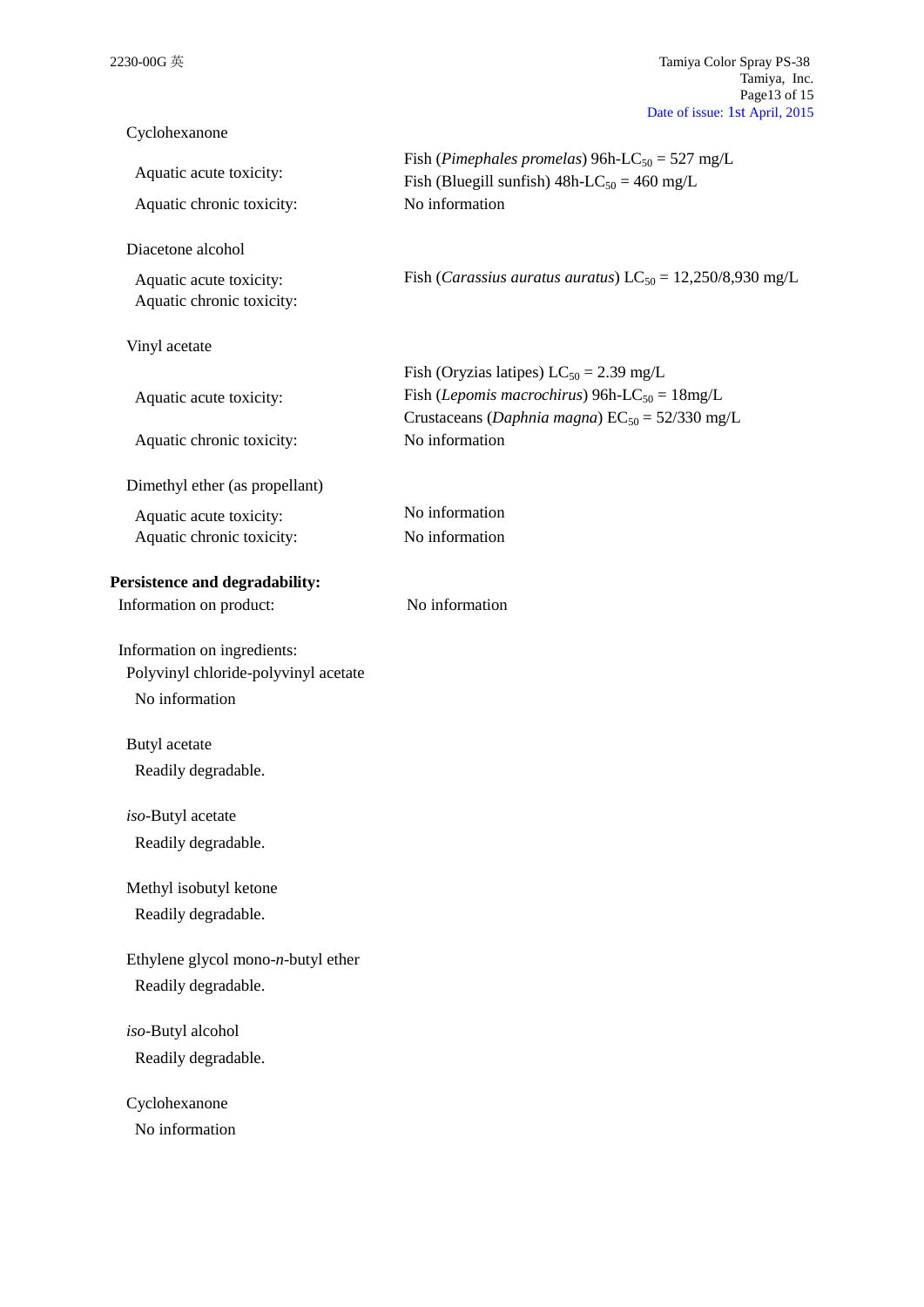# Diacetone alcohol

Readily degradable.

## Vinyl acetate

Readily degradable (degradation by BOD = 90%) and bioaccumulative potential is low.

Dimethyl ether (as propellant) No information

## **Bioaccumulative potential:**

Information on product: No information

## **Mobility in soil:**

Information on product: No information

# **Other adverse effects:**

No information available at this time. However, be careful because the leakage or disposal of the product may cause affects to the environment.

## **Section 13: Disposal considerations**

## **Waste treatment methods**

Dispose of material waste in accordance with governmental regulations.

Prevent release of material into natural.

Incinerate in a where permitted by appropriate federal, state and local regulations.

Comply with all federal, state and local regulations.

Do not dump this product into sewers, on the ground or into any body of water.

| <b>Section 14: Transport information</b>                             |                 |  |
|----------------------------------------------------------------------|-----------------|--|
| UN number                                                            | 1950            |  |
| UN proper shipping name                                              | <b>AEROSOLS</b> |  |
| <b>Transport hazard class(es)</b>                                    |                 |  |
| Packing group                                                        |                 |  |
| <b>Environmental hazards</b>                                         | Applicable      |  |
| Transport in bulk according to Annex II of MARPOL 73/78 and IBC code |                 |  |

Not applicable

## **Special precautions for user**

On transportation, keep containers under 40°C.

Perform loading making sure that overrun, fall down, or any damage does not occur.